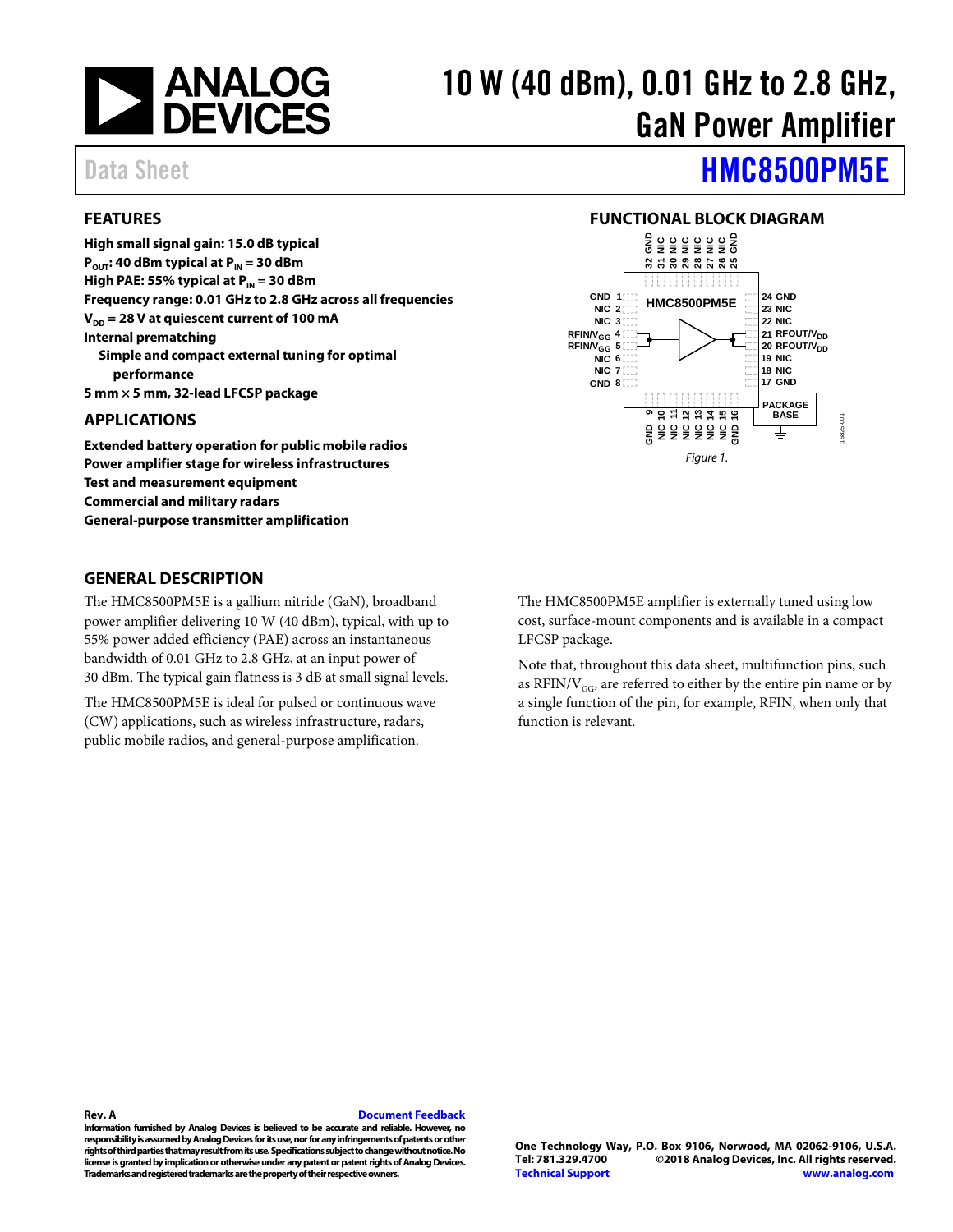# **TABLE OF CONTENTS**

### <span id="page-1-0"></span>**REVISION HISTORY**

9/2018-Rev. 0 to Rev. A Changes to Storage Temperature Range Parameter, Table 4....... 5

7/2018-Revision 0: Initial Version

| Ordering Guide and the state of the 17 |  |
|----------------------------------------|--|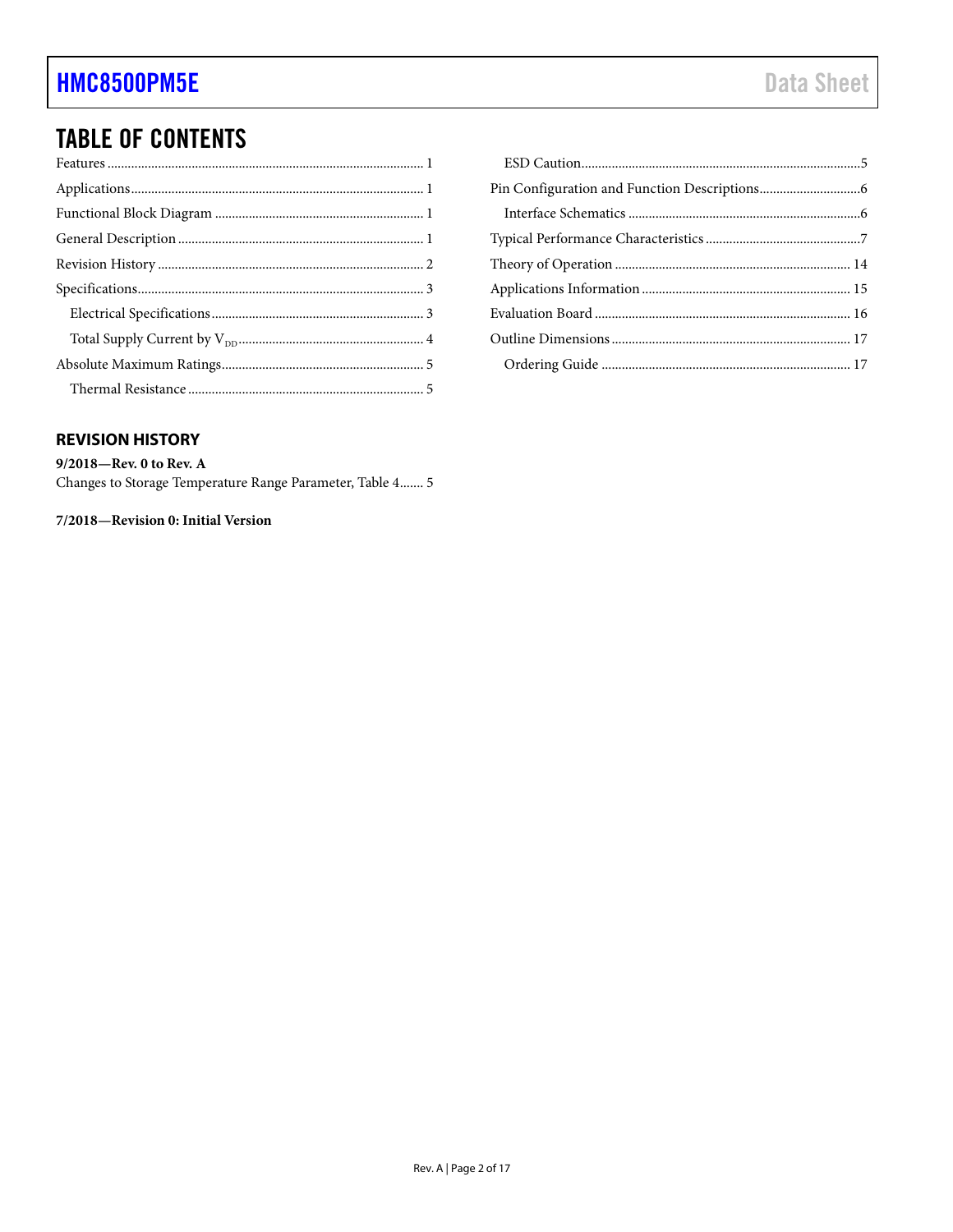# <span id="page-2-0"></span>SPECIFICATIONS

## <span id="page-2-1"></span>**ELECTRICAL SPECIFICATIONS**

 $T_A = 25^{\circ}$ C, supply voltage (V<sub>DD</sub>) = 28 V, quiescent current (I<sub>DDQ</sub>) = 100 mA, and frequency range = 0.01 GHz to 1.3 GHz.

<span id="page-2-2"></span>

| Table 1.                     |                  |      |            |     |             |                                                                  |
|------------------------------|------------------|------|------------|-----|-------------|------------------------------------------------------------------|
| <b>Parameter</b>             | Symbol           | Min  | <b>Typ</b> | Max | <b>Unit</b> | <b>Test Conditions/Comments</b>                                  |
| <b>FREQUENCY RANGE</b>       |                  | 0.01 |            | 1.3 | <b>GHz</b>  |                                                                  |
| <b>GAIN</b>                  |                  |      |            |     |             |                                                                  |
| Small Signal Gain            |                  | 14.0 | 20.0       |     | dB          |                                                                  |
| <b>Gain Flatness</b>         |                  |      | 6          |     | dB          |                                                                  |
| <b>RETURN LOSS</b>           |                  |      |            |     |             |                                                                  |
| Input                        |                  |      | 7          |     | dB          |                                                                  |
| Output                       |                  |      | 7          |     | dB          |                                                                  |
| <b>POWER</b>                 |                  |      |            |     |             |                                                                  |
| <b>Output Power</b>          | $P_{OUT}$        |      | 40         |     | dBm         | Input power $(P_{IN}) = 28$ dBm                                  |
|                              |                  |      | 40         |     | dBm         | $P_{IN}$ = 30 dBm                                                |
| Power Added Efficiency       | <b>PAE</b>       |      | 55         |     | $\%$        | $P_{IN} = 28$ dBm                                                |
|                              |                  |      | 55         |     | $\%$        | $P_{IN}$ = 30 dBm                                                |
| OUTPUT THIRD-ORDER INTERCEPT | OIP <sub>3</sub> |      | 47         |     | dBm         | $P_{\text{OUT}}$ per tone = 30 dBm                               |
| <b>NOISE FIGURE</b>          | <b>NF</b>        |      | 7          |     | dB          |                                                                  |
| QUIESCENT CURRENT            | <b>DDQ</b>       |      | 100        |     | mA          | Adjust the gate bias control voltage ( $V_{GG}$ ) from -8 V      |
|                              |                  |      |            |     |             | to 0 V to achieve $I_{DDO}$ = 100 mA, $V_{GG}$ = -2.65 V typical |
|                              |                  |      |            |     |             | to achieve $I_{DDO} = 100$ mA                                    |
| <b>SUPPLY VOLTAGE</b>        | $V_{DD}$         | 24   | 28         | 32  | v           |                                                                  |

 $\rm T_A$  = 25°C,  $\rm V_{\rm DD}$  = 28 V,  $\rm I_{\rm DDQ}$  = 100 mA, and frequency range = 1.3 GHz to 2.8 GHz.

#### <span id="page-2-3"></span>**Table 2.**

| <b>Parameter</b>             | Symbol           | Min  | <b>Typ</b> | Max | Unit | <b>Test Conditions/Comments</b>                                                                   |
|------------------------------|------------------|------|------------|-----|------|---------------------------------------------------------------------------------------------------|
| <b>FREQUENCY RANGE</b>       |                  | 1.3  |            | 2.8 | GHz  |                                                                                                   |
| <b>GAIN</b>                  |                  |      |            |     |      |                                                                                                   |
| Small Signal Gain            |                  | 12.0 | 15.0       |     | dB   |                                                                                                   |
| <b>Gain Flatness</b>         |                  |      | 3          |     | dB   |                                                                                                   |
| <b>RETURN LOSS</b>           |                  |      |            |     |      |                                                                                                   |
| Input                        |                  |      | 9          |     | dB   |                                                                                                   |
| Output                       |                  |      | 9          |     | dB   |                                                                                                   |
| <b>POWER</b>                 |                  |      |            |     |      |                                                                                                   |
| <b>Output Power</b>          | $P_{OUT}$        |      | 39         |     | dBm  | $P_{IN} = 28$ dBm                                                                                 |
|                              |                  |      | 40         |     | dBm  | $P_{IN}$ = 30 dBm                                                                                 |
| Power Added Efficiency       | <b>PAE</b>       |      | 40         |     | %    | $P_{IN} = 28$ dBm                                                                                 |
|                              |                  |      | 47         |     | $\%$ | $P_{IN}$ = 30 dBm                                                                                 |
| OUTPUT THIRD-ORDER INTERCEPT | OIP <sub>3</sub> |      | 47         |     | dBm  | $P_{\text{OUT}}$ per tone = 30 dBm                                                                |
| <b>NOISE FIGURE</b>          | <b>NF</b>        |      | 4.5        |     | dB   |                                                                                                   |
| <b>QUIESCENT CURRENT</b>     | $I_{DDQ}$        |      | 100        |     | mA   | Adjust the gate bias control voltage ( $V_{GG}$ ) from -8 V                                       |
|                              |                  |      |            |     |      | to 0 V to achieve $I_{DDO}$ = 100 mA, $V_{GG}$ = -2.65 V typical<br>to achieve $I_{DDO} = 100$ mA |
| <b>SUPPLY VOLTAGE</b>        |                  | 24   | 28         | 32  | v    |                                                                                                   |
|                              | $V_{DD}$         |      |            |     |      |                                                                                                   |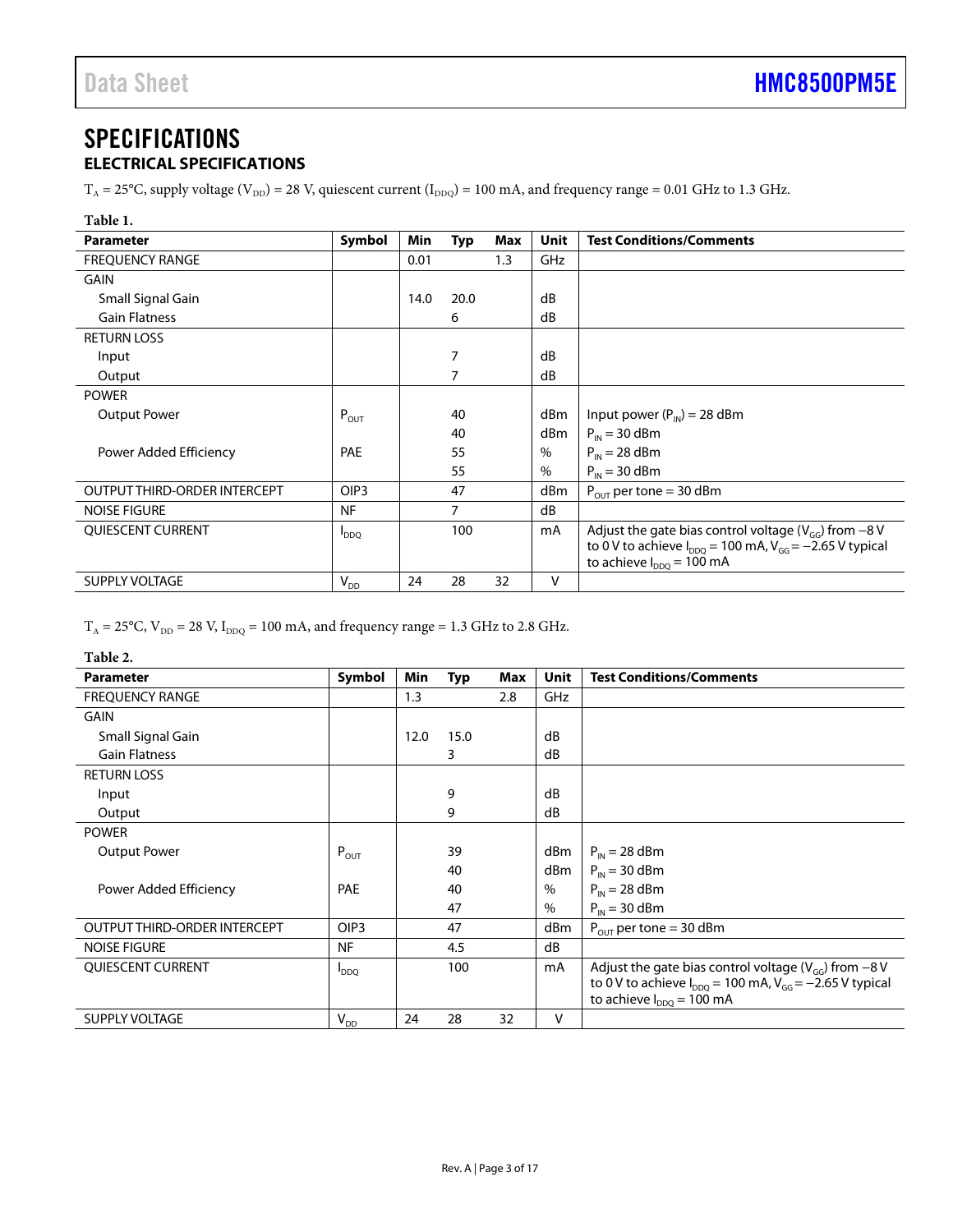## <span id="page-3-0"></span>**TOTAL SUPPLY CURRENT BY V<sub>DD</sub>**

### **Table 3.**

| <b>Parameter</b>  | Symbol     | Min<br>Tvp | Max | Unit | <b>Test Conditions/Comments</b>                                                                               |
|-------------------|------------|------------|-----|------|---------------------------------------------------------------------------------------------------------------|
| QUIESCENT CURRENT | <b>DDQ</b> |            |     |      | Adjust the gate bias control voltage ( $V_{GG}$ ) between -8V and 0V to achieve<br>$I_{DDO}$ = 100 mA typical |
|                   |            | 100        |     | mA   | $V_{DD} = 24 V$                                                                                               |
|                   |            | 100        |     | mA   | $V_{DD} = 28 V$                                                                                               |
|                   |            | 100        |     | mA   | $V_{DD} = 32 V$                                                                                               |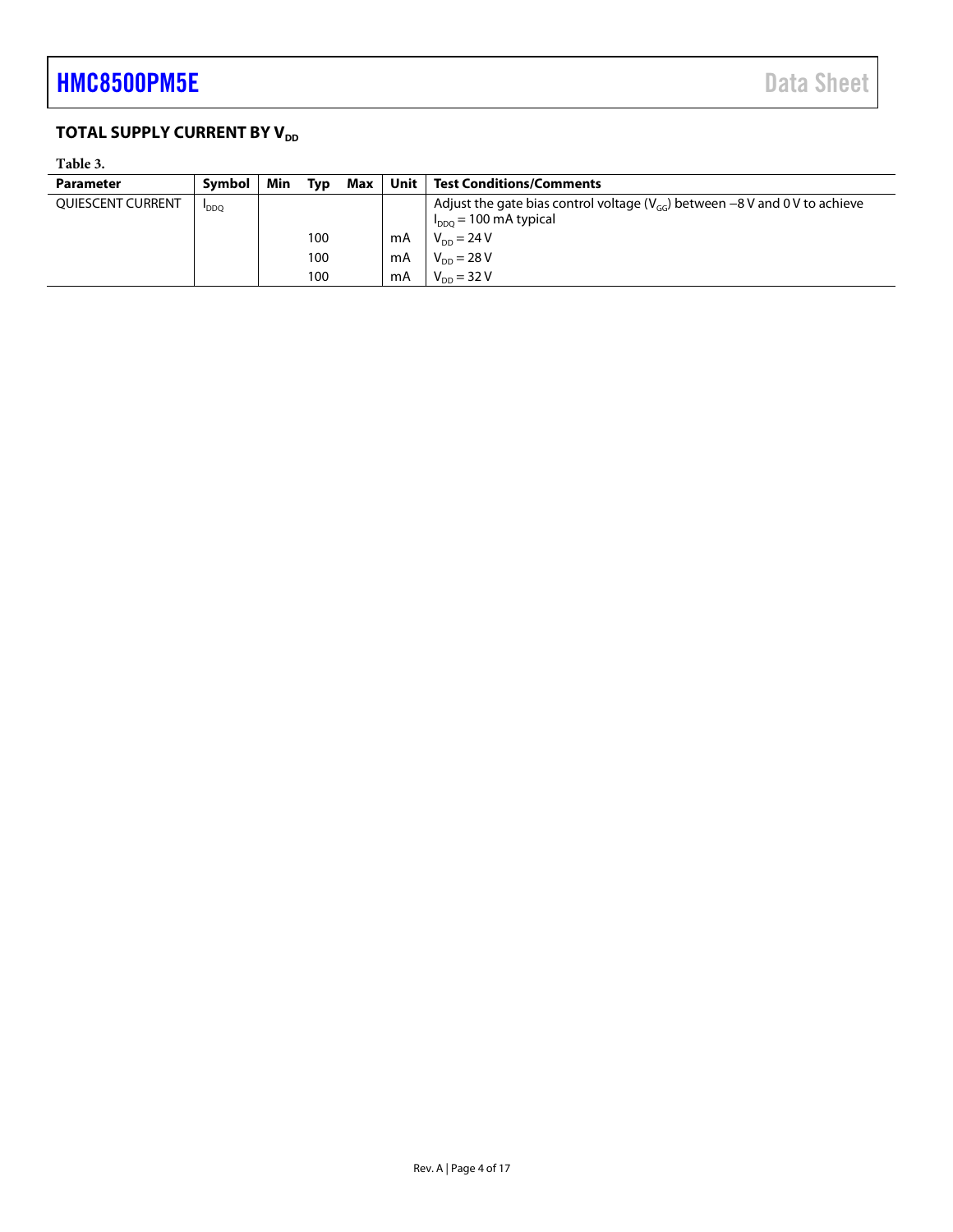## <span id="page-4-0"></span>ABSOLUTE MAXIMUM RATINGS

#### **Table 4.**

| Parameter <sup>1</sup>                                                                            | Rating                              |
|---------------------------------------------------------------------------------------------------|-------------------------------------|
| Supply Bias Voltage $(V_{DD})$                                                                    | 35 V                                |
| Gate Bias Voltage $(V_{cc})$                                                                      | $-8V$ to 0 V dc                     |
| Radio Frequency (RF) Input Power (RFIN)                                                           | 33 dBm                              |
| Maximum Voltage Standing Wave Ratio<br>$(VSWR)^2$                                                 | 6:1                                 |
| Channel Temperature                                                                               | $225^{\circ}$ C                     |
| Maximum Peak Reflow Temperature<br>(Moisture Sensitivity Level 3 (MSL3)) <sup>3</sup>             | 260°C                               |
| Continuous Power Dissipation, $P_{DIS}$ (T <sub>A</sub> = 85°C,<br>Derate 147.0 mW/°C Above 85°C) | 20.6 W                              |
| Storage Temperature Range                                                                         | $-65^{\circ}$ C to $+150^{\circ}$ C |
| Operating Temperature Range                                                                       | $-40^{\circ}$ C to $+85^{\circ}$ C  |
| Electrostatic Discharge (ESD) Sensitivity                                                         |                                     |
| Human Body Model                                                                                  | Class 1B,<br>passed 500 V           |

 $1$  When referring to a single function of a multifunction pin in the parameters, only the portion of the pin name that is relevant to the absolute maximum rating is listed. For full pin names of multifunction pins, refer to th[e Pin](#page-5-0)  [Configuration and Function Descriptions](#page-5-0) section.

<sup>2</sup> Restricted by maximum power dissipation.

<sup>3</sup> See th[e Ordering Guide](#page-16-1) for additional information.

Stresses at or above those listed under Absolute Maximum

Ratings may cause permanent damage to the product. This is a stress rating only; functional operation of the product at these or any other conditions above those indicated in the operational section of this specification is not implied. Operation beyond the maximum operating conditions for extended periods may affect product reliability.

#### <span id="page-4-1"></span>**THERMAL RESISTANCE**

Thermal performance is directly linked to printed circuit board (PCB) design and operating environment. Careful attention to PCB thermal design is required.

 $\theta_{\text{IC}}$  is the junction to case thermal resistance.

#### **Table 5. Thermal Resistance**

| Package Type | Unit |
|--------------|------|
| $CA-32-21$   | °C/W |

<sup>1</sup> Thermal resistance ( $\theta_{\text{JC}}$ ) determined by simulation under the following conditions: the heat transfer is due solely to thermal conduction from the channel, through the ground pad to the PCB. The ground pad is held constant at the operating temperature of 85°C.

#### <span id="page-4-2"></span>**ESD CAUTION**



ESD (electrostatic discharge) sensitive device. Charged devices and circuit boards can discharge without detection. Although this product features patented or proprietary protection circuitry, damage may occur on devices subjected to high energy ESD. Therefore, proper ESD precautions should be taken to avoid performance degradation or loss of functionality.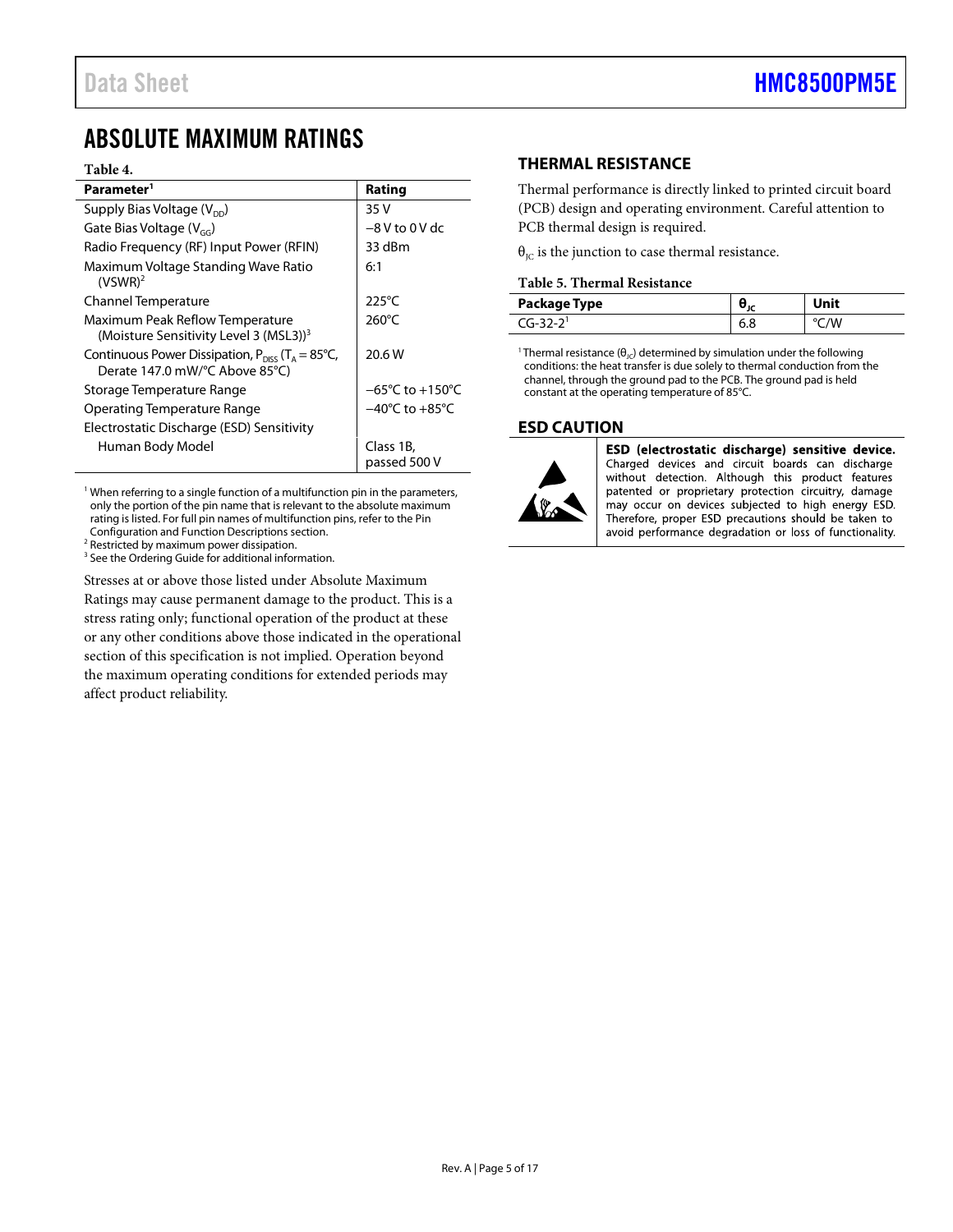## <span id="page-5-0"></span>PIN CONFIGURATION AND FUNCTION DESCRIPTIONS



*Figure 2. Pin Configuration*

#### **Table 6. Pad Function Descriptions**

| Pin No.                                           | <b>Mnemonic</b>       | <b>Description</b>                                                                                                                                                                                                                                                              |
|---------------------------------------------------|-----------------------|---------------------------------------------------------------------------------------------------------------------------------------------------------------------------------------------------------------------------------------------------------------------------------|
| 1, 8, 9, 16, 17, 24, 25, 32                       | GND                   | Ground. These pins must be connected to RF or dc ground. See Figure 3 for the GND interface<br>schematic.                                                                                                                                                                       |
| 2, 3, 6, 7, 10 to 15, 18,<br>19, 22, 23, 26 to 31 | <b>NIC</b>            | No Internal Connection. These pins are not connected internally. However, all data is measured with<br>these pins connected to RF or dc ground externally.                                                                                                                      |
| 4, 5                                              | $RFIN/V_{GC}$         | RF Input/Gate Bias Control Voltage. This pin is a multifunction pin. The RFIN/V <sub>GG</sub> pin is dc-coupled<br>with internal prematching and requires external matching to 50 $\Omega$ , as shown in Figure 44. See<br>Figure 4 for the RFIN/ $V_{cc}$ interface schematic. |
| 20, 21                                            | RFOUT/V <sub>pp</sub> | RF Output/Drain Bias Voltage. This is a multifunction pin. The RFOUT/ $V_{\text{DP}}$ pin is dc-coupled and requires<br>external matching to 50 $\Omega$ , as shown in Figure 44. See Figure 4 for the RFOUT/ $V_{DD}$ interface schematic.                                     |
|                                                   | EPAD                  | Exposed Pad. The exposed pad must be connected to RF or dc ground.                                                                                                                                                                                                              |

#### <span id="page-5-2"></span><span id="page-5-1"></span>**INTERFACE SCHEMATICS**

**GND** 16825-003 16825-003

<span id="page-5-3"></span>**RFOUT/V<sub>DD</sub> RFIN/VGG** 825-004 16825-004

*Figure 3. GND Interface Schematic Figure 4. RFIN/V<sub>GG</sub> and RFOUT/V<sub>DD</sub> Interface Schematic*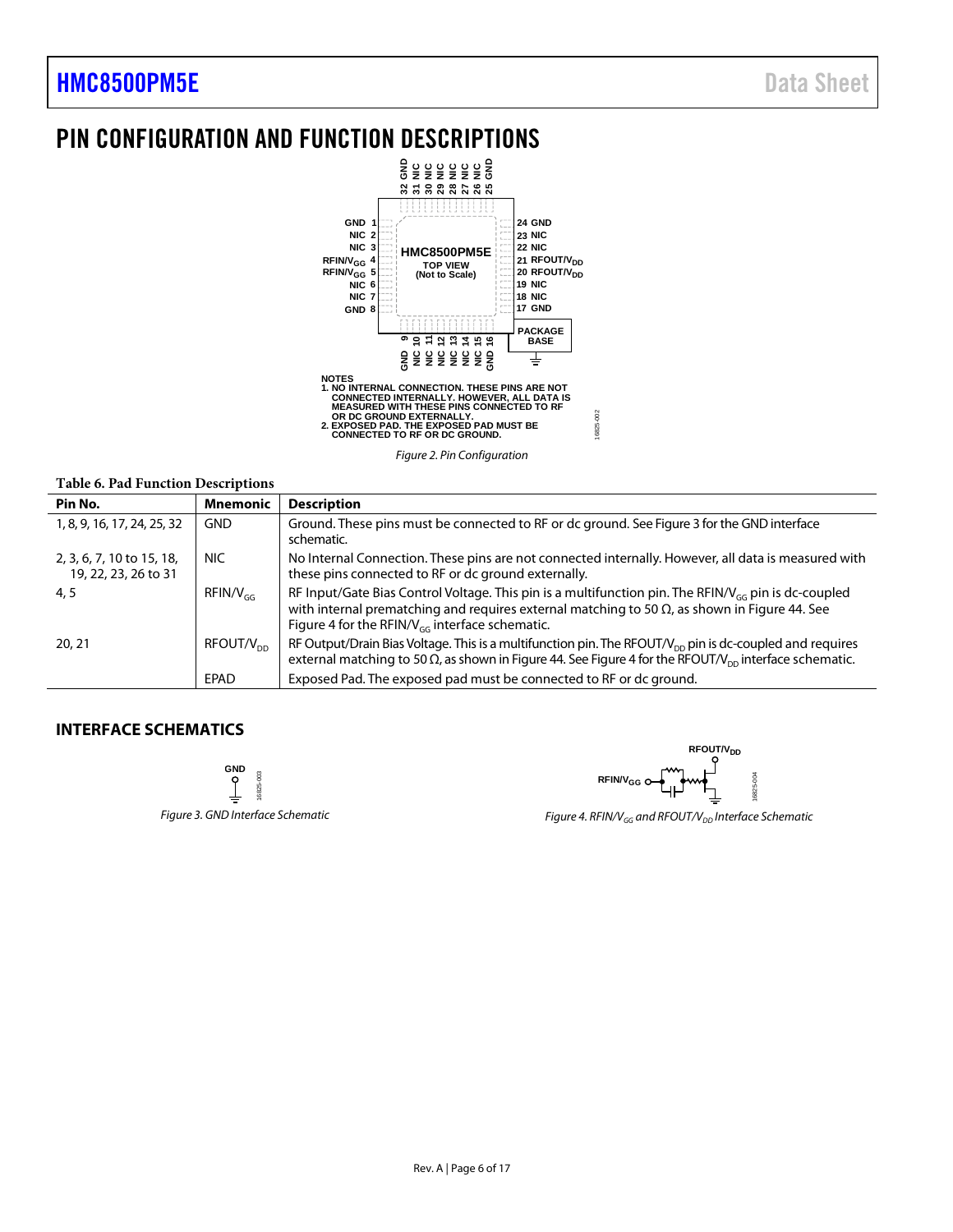## <span id="page-6-0"></span>TYPICAL PERFORMANCE CHARACTERISTICS



*Figure 5. Gain and Return Loss vs. Frequency* 



*Figure 6. Gain vs. Frequency at Various Supply Voltages*



*Figure 7. Input Return Loss vs. Frequency at Various Temperatures*



*Figure 8. Gain vs. Frequency at Various Temperatures* 







*Figure 10. Output Return Loss vs. Frequency at Various Temperatures*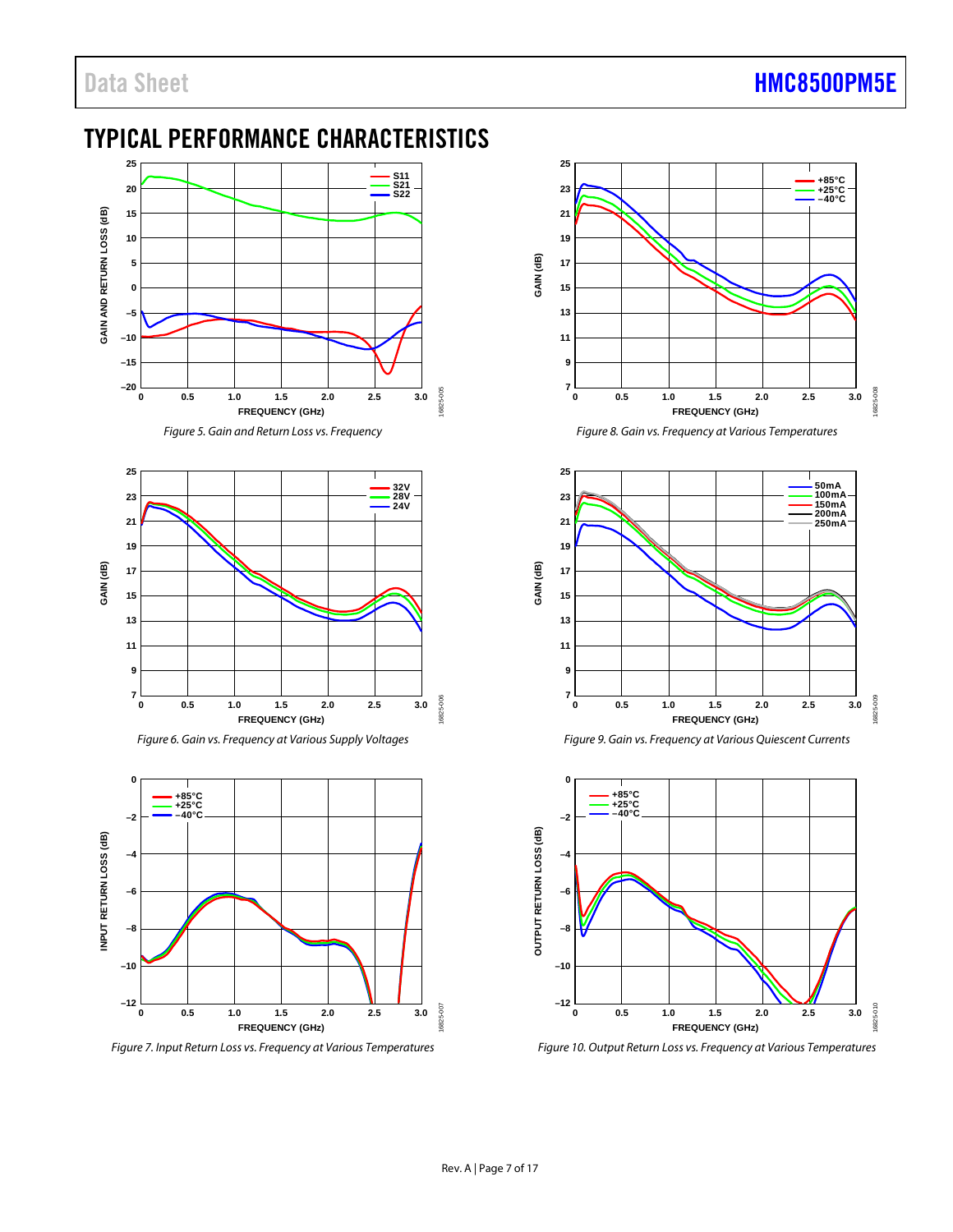





*Figure 12. Output Power vs. Frequency at Various Quiescent Currents, Input Power = 28 dBm*



*Figure 13. Output Power vs. Frequency at Various Supply Voltages, Input Power = 30 dBm*



*Figure 14. Output Power vs. Frequency at Various Supply Voltages, Input Power = 28 dBm*



*Figure 15. Output Power vs. Frequency at Various Temperatures, Input Power = 30 dBm*



*Figure 16. Output Power vs. Frequency at Various Quiescent Currents, Input Power = 30 dBm*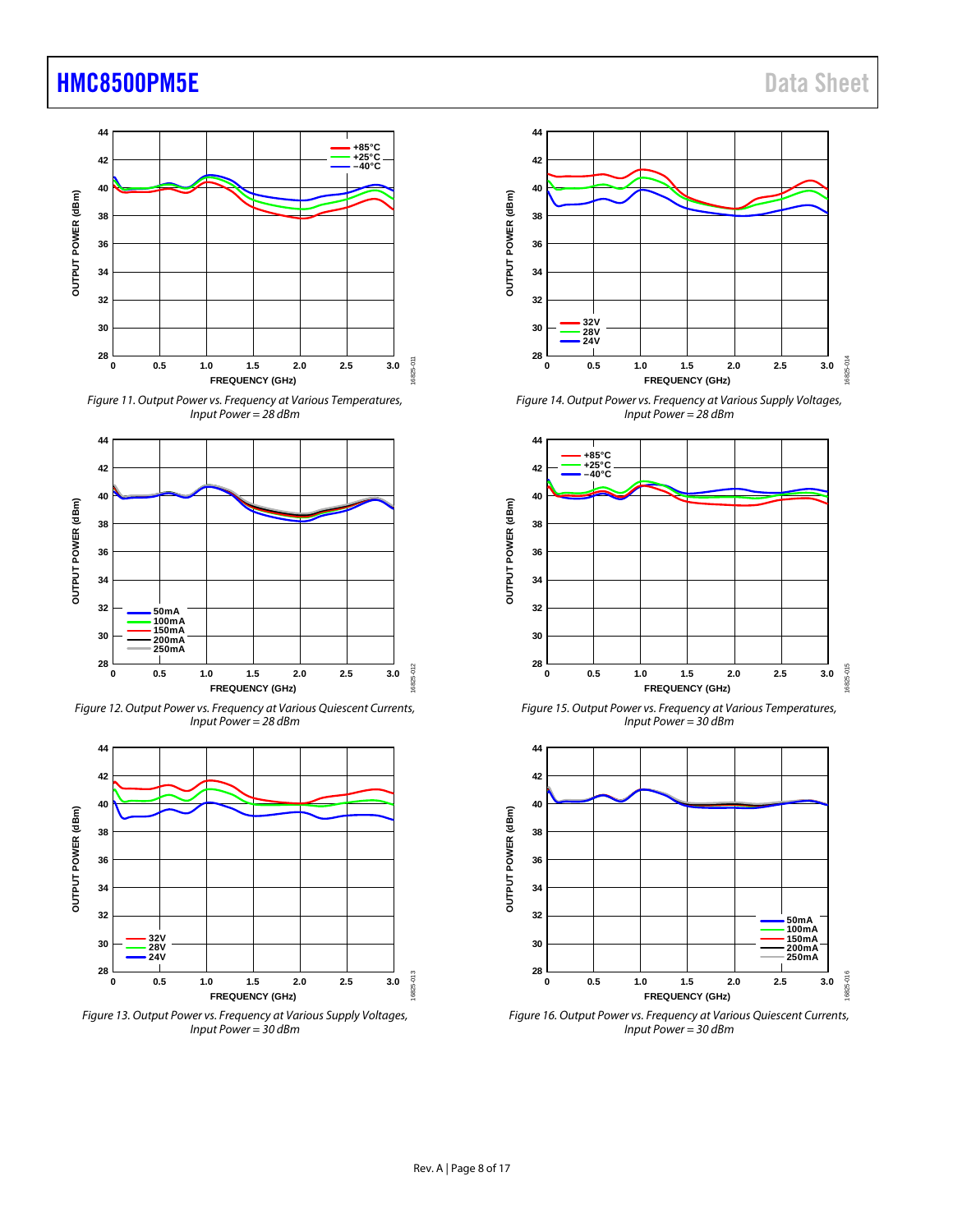#### **44 42 40 38** OUTPUT POWER (dBm) **OUTPUT POWER (dBm) 36 34 32 30 28 30dBm 28dBm 26dBm 24dBm 22dBm 26 24 20dBm 22** 16825-017 6825-017 **0 0.5 1.0 1.5 2.0 2.5 3.0 FREQUENCY (GHz)**

*Figure 17. Output Power vs. Frequency at Various Input Powers*



*Figure 18. PAE vs. Frequency at Various Temperatures, Input Power = 28 dBm*



*Figure 19. PAE vs. Frequency at VariousInput Powers* 



*Figure 20. Supply Current vs. Frequency at Various Input Powers*



*Figure 21. PAE vs. Frequency at Various Temperatures, Input Power = 30 dBm*



*POUT per Tone = 30 dBm*

16825-018

## Data Sheet **[HMC8500PM5E](http://www.analog.com/hmc8500pm5e?doc=hmc8500pm5e.pdf)**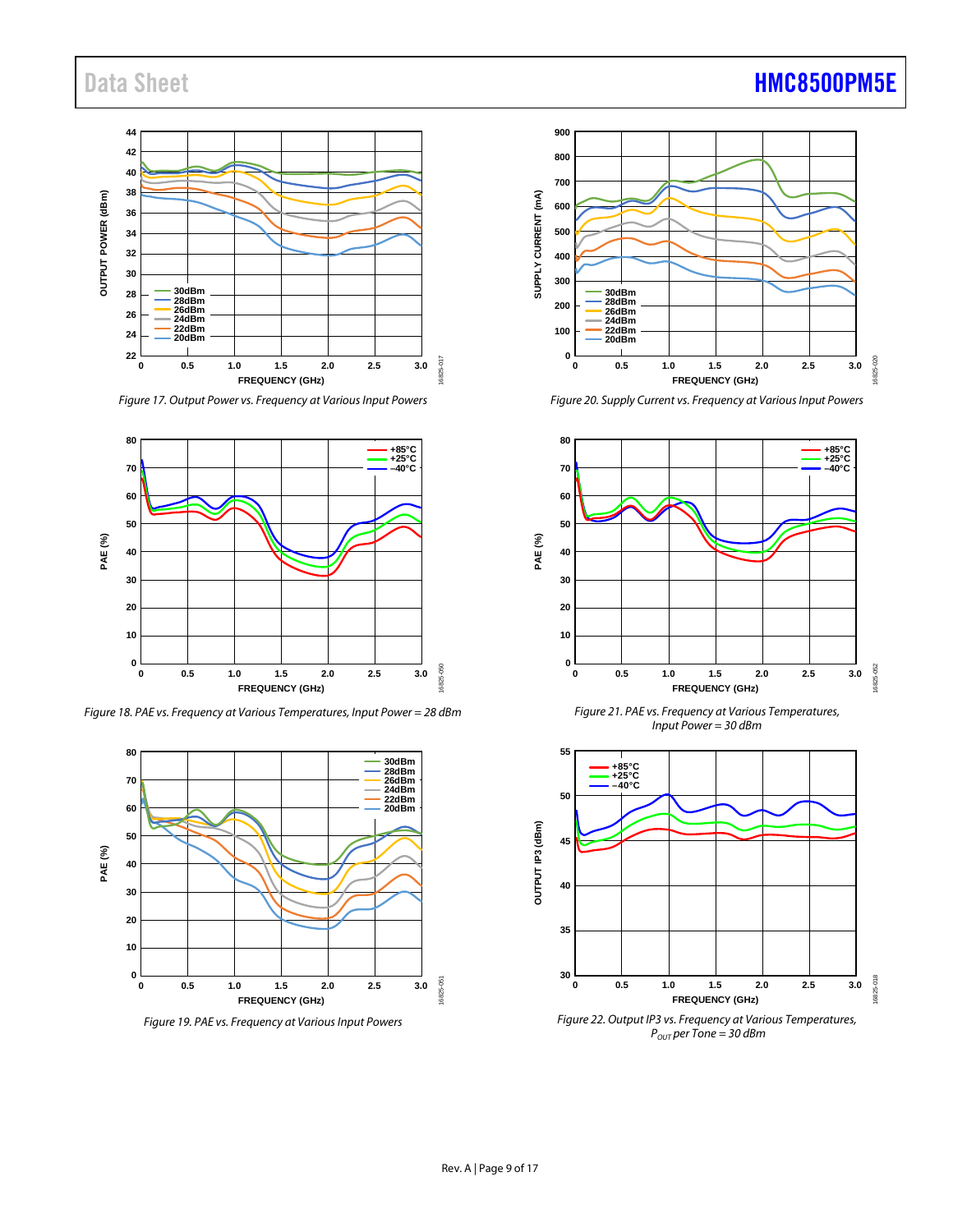

*Figure 23. Output IP3 vs. Frequency at Various Supply Voltages,*  $P_{OUT}$  *per Tone = 30 dBm* 



*Figure 24. Output Third-Order Intermodulation (IMD3) vs. P<sub>OUT</sub> per Tone,*  $V_{DD} = 24 V$ 





*Figure 26. Output IP3 vs. Frequency at Various Quiescent Currents,*  $P_{OUT}$  *per Tone* = 30 dBm





*Figure 28. Reverse Isolation vs. Frequency at Various Temperatures*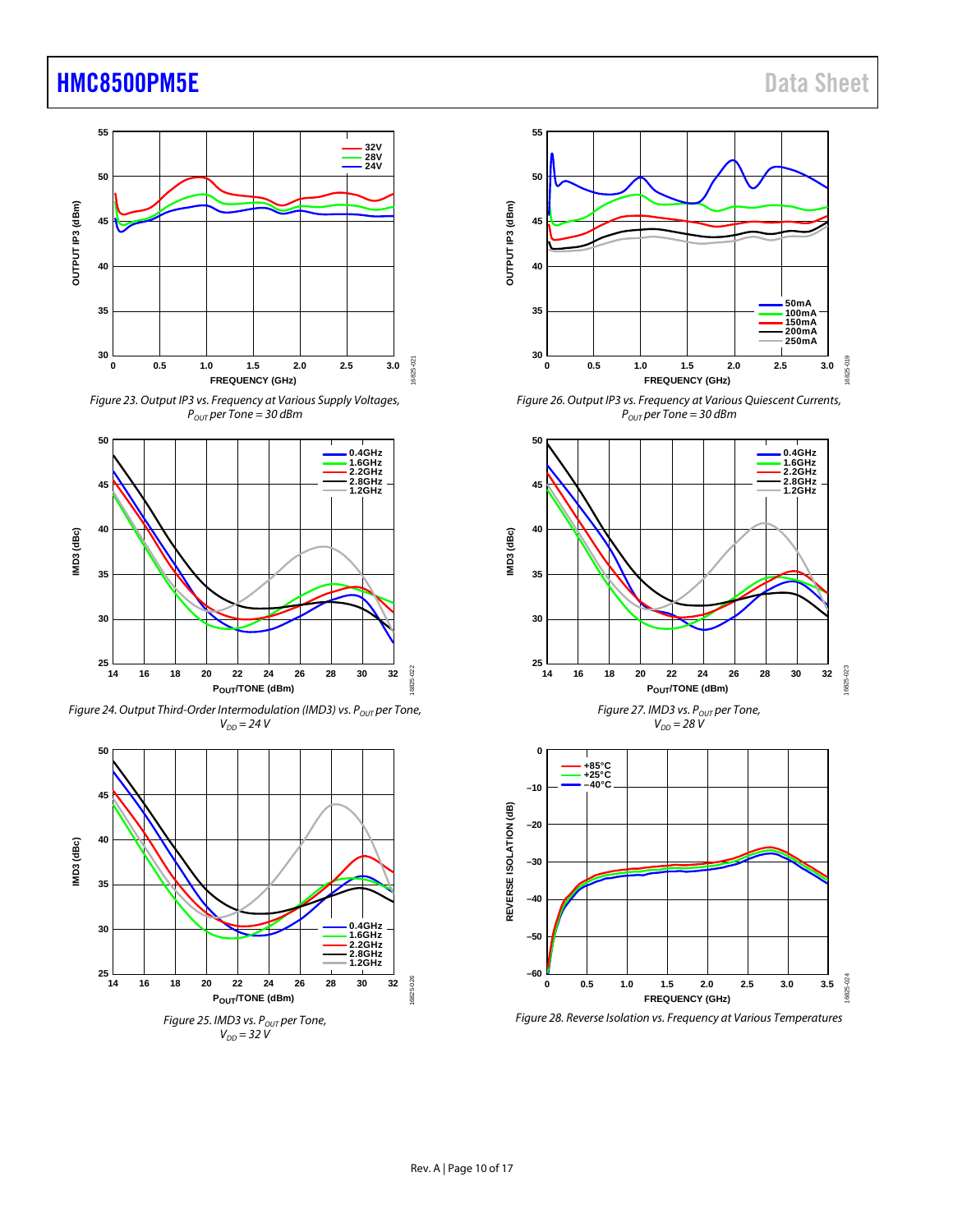

*Figure 29. P<sub>OUT</sub>, Gain, PAE, and Total Supply Current (I<sub>DD</sub>) vs. Input Power at 0.1 GHz*

















*Figure 34. Second Harmonic vs. Frequency at Various Supply Voltages, Input Power = 15 dBm*

## Data Sheet **[HMC8500PM5E](http://www.analog.com/hmc8500pm5e?doc=hmc8500pm5e.pdf)**

16825-028

6825-028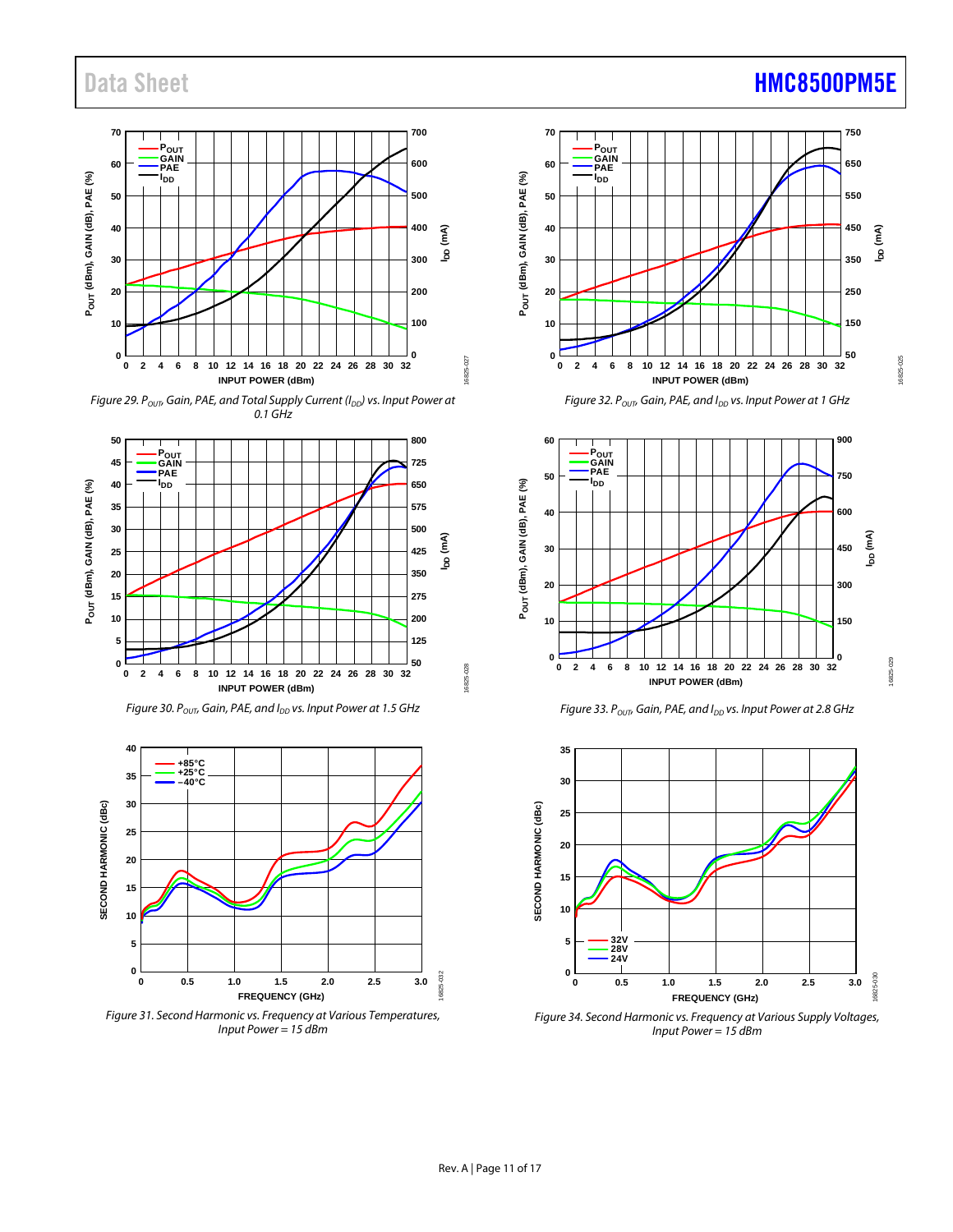

*Figure 35. Second Harmonic vs. Frequency at Various Quiescent Currents, Input Power = 15 dBm*



*Figure 36. Second Harmonic vs. Frequency at Various Input Powers, dBm to 30 dBm* 



*Figure 37. Noise Figure vs. Frequency at Various Temperatures, Low Frequency*



*Figure 38. Second Harmonic vs. Frequency at Various Input Powers, 10 dBm to 20 dBm* 



*Figure 39. Noise Figure vs. Frequency at Various Temperatures*



*Figure 40. Noise Figure vs. Frequency at Various Supply Voltages*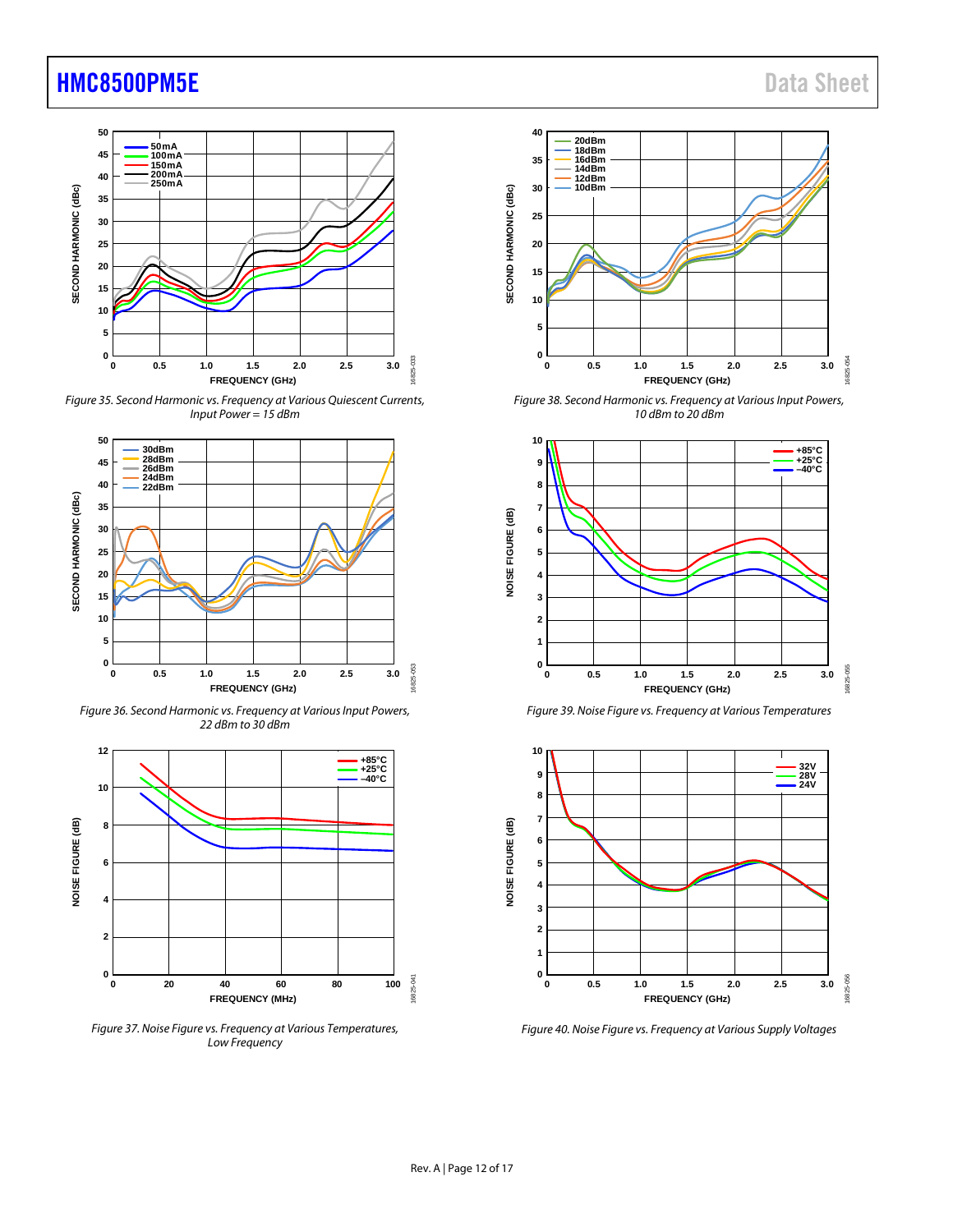# Data Sheet **[HMC8500PM5E](http://www.analog.com/hmc8500pm5e?doc=hmc8500pm5e.pdf)**

#### **10 50mA 100mA 150mA 200mA 250mA 9 8 7** NOISE FIGURE (dB) **NOISE FIGURE (dB) 6 5 4 3 2 1 0** 16825-057 16825-057 **0 0.5 1.0 1.5 2.0 2.5 3.0 FREQUENCY (GHz)**

*Figure 41. Noise Figure vs. Frequency at Various Quiescent Currents*



*Figure 42. Power Dissipation vs. Input Power at Various Frequencies, TA = 85°C*

## **300 250 200 IDDQ (mA) 150 100 50 0 –50** 6825-038 16825-038**–3.2 –3.1 –3.0 –2.9 –2.8 –2.7 –2.6 –2.5 –2.4**

*Figure 43. I<sub>DDQ</sub> vs.*  $V_{GG}$  *at*  $V_{DD}$  = 28 *V, Representative of a Typical Device* **VGG (V)**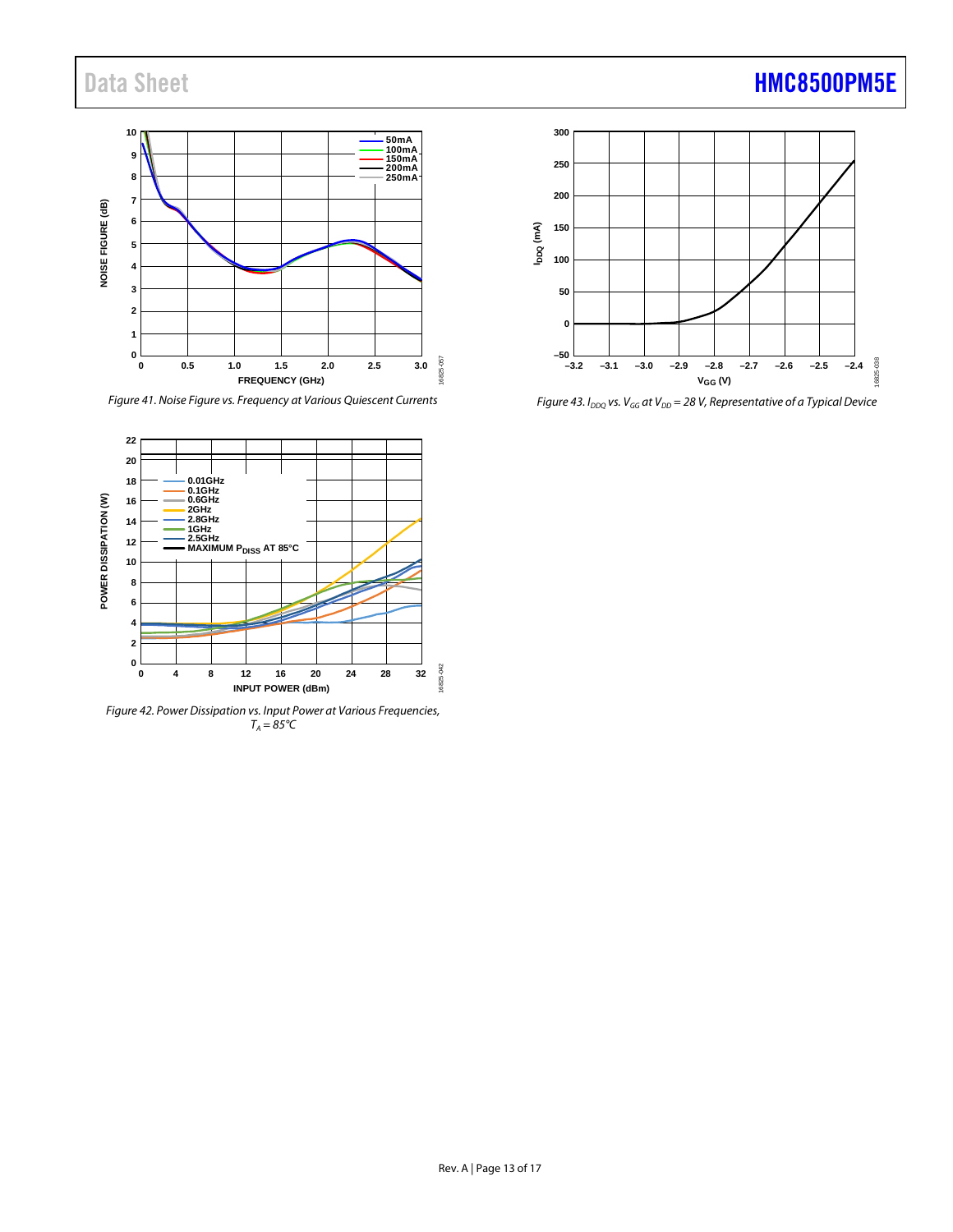## <span id="page-13-0"></span>THEORY OF OPERATION

The HMC8500PM5E is a 10 W (40 dBm), gallium nitride (GaN), power amplifier that consists of a single gain stage that operates like a single field effect transistor (FET). The device is internally prematched so that simple, external matching networks at the RF input and RF output ports optimize the performance across

the entire operating frequency range. The recommended dc bias conditions place the device in Class AB operation, resulting in high output power (40 dBm typical at  $P_{IN} = 30$  dBm) at improved levels of power efficiency (55% typical at  $P_{IN} = 30$  dBm).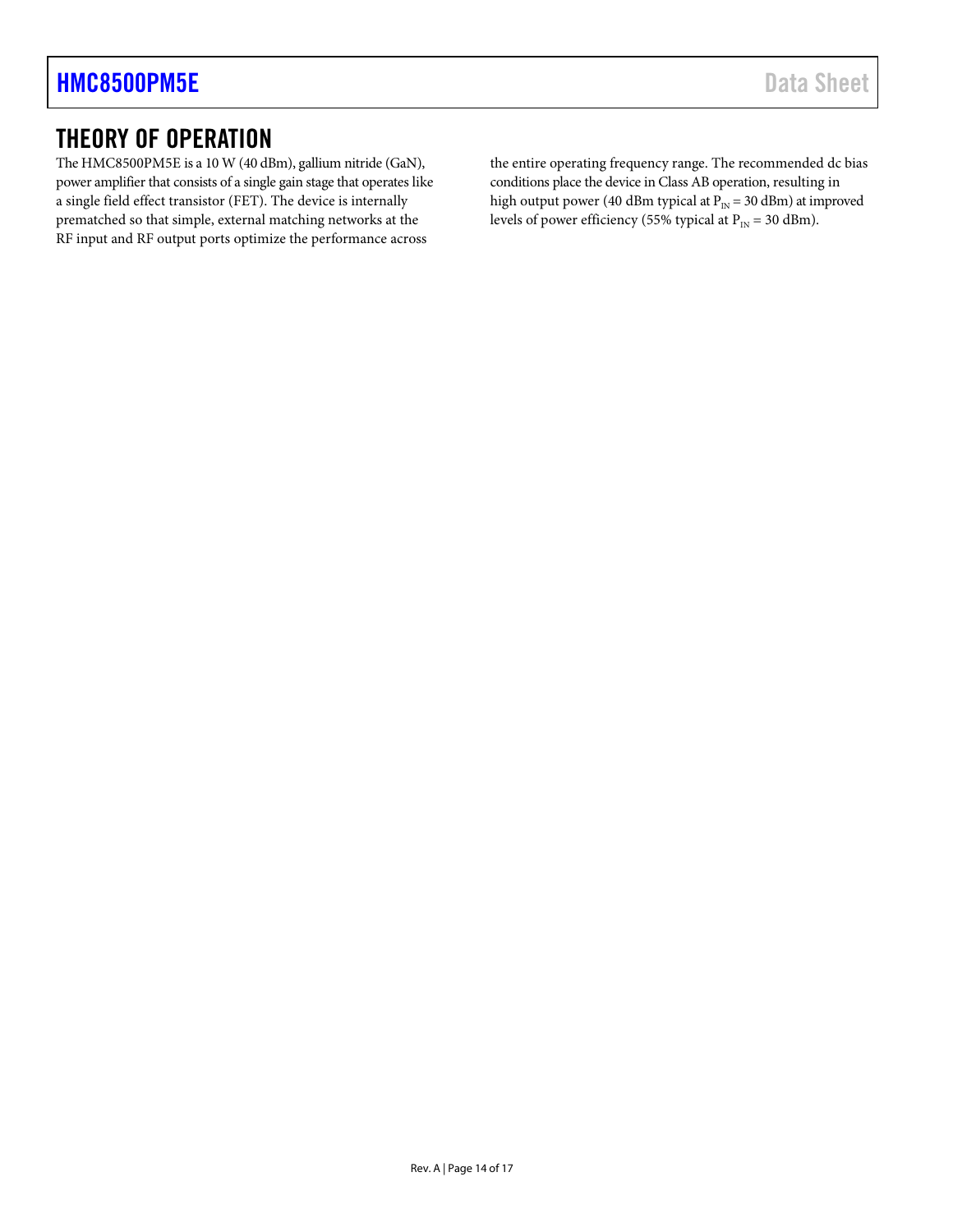## <span id="page-14-0"></span>APPLICATIONS INFORMATION

The drain bias voltage is applied through the RFOUT/ $V_{DD}$  pin, and the gate bias voltage is applied through the  $RFIN/V_{GG}$  pin. For operation of a single application circuit across the entire frequency range, it is recommended to use the external matching components specified in the typical application circuit (L1, C1, C8, C11, and R2) shown i[n Figure 44.](#page-14-1) If operation is only required across a narrower frequency range, performance can be optimized additionally through the implementation of alternate matching networks. Capacitive bypassing of  $V_{DD}$ and  $\mathrm{V_{GG}}$  is recommended.

The recommended power-up bias sequence is as follows:

- 1. Connect the power supply ground to circuit ground.
- 2. Set  $V_{GG}$  to −8 V to pinch off the drain current. Set  $V_{DD}$  to 28 V (drain current is pinched off). Adjust  $V_{GG}$  between −3 V and −2.5 V until a quiescent current of  $I_{DDQ}$  = 100 mA is obtained.
- 3. Apply the RF signal.

The recommended power-down bias sequence is as follows:

- 1. Turn off the RF signal.
- 2. Set  $V_{GG}$  to −8 V to pinch off the drain current.
- 3. Set  $V_{DD}$  to 0 V.
- 4. Set  $V_{GG}$  to 0 V.

All measurements for this device were taken using the typical application circuit, configured as shown in the assembly diagram (see [Figure 44\)](#page-14-1). The bias conditions shown in the electrical specifications tables (se[e Table 1](#page-2-2) and [Table 2\)](#page-2-3) are the operating points recommended to optimize the overall performance. Unless otherwise noted, the data shown was taken using the recommended bias conditions. Operation of the HMC8500PM5E under other bias conditions may cause performance that differs from that shown in th[e Typical](#page-6-0)  [Performance Characteristics](#page-6-0) section.

The evaluation PCB provides the HMC8500PM5E in the typical application circuit, allowing easy operation using standard dc power supplies and 50  $Ω$  RF test equipment.

<span id="page-14-1"></span>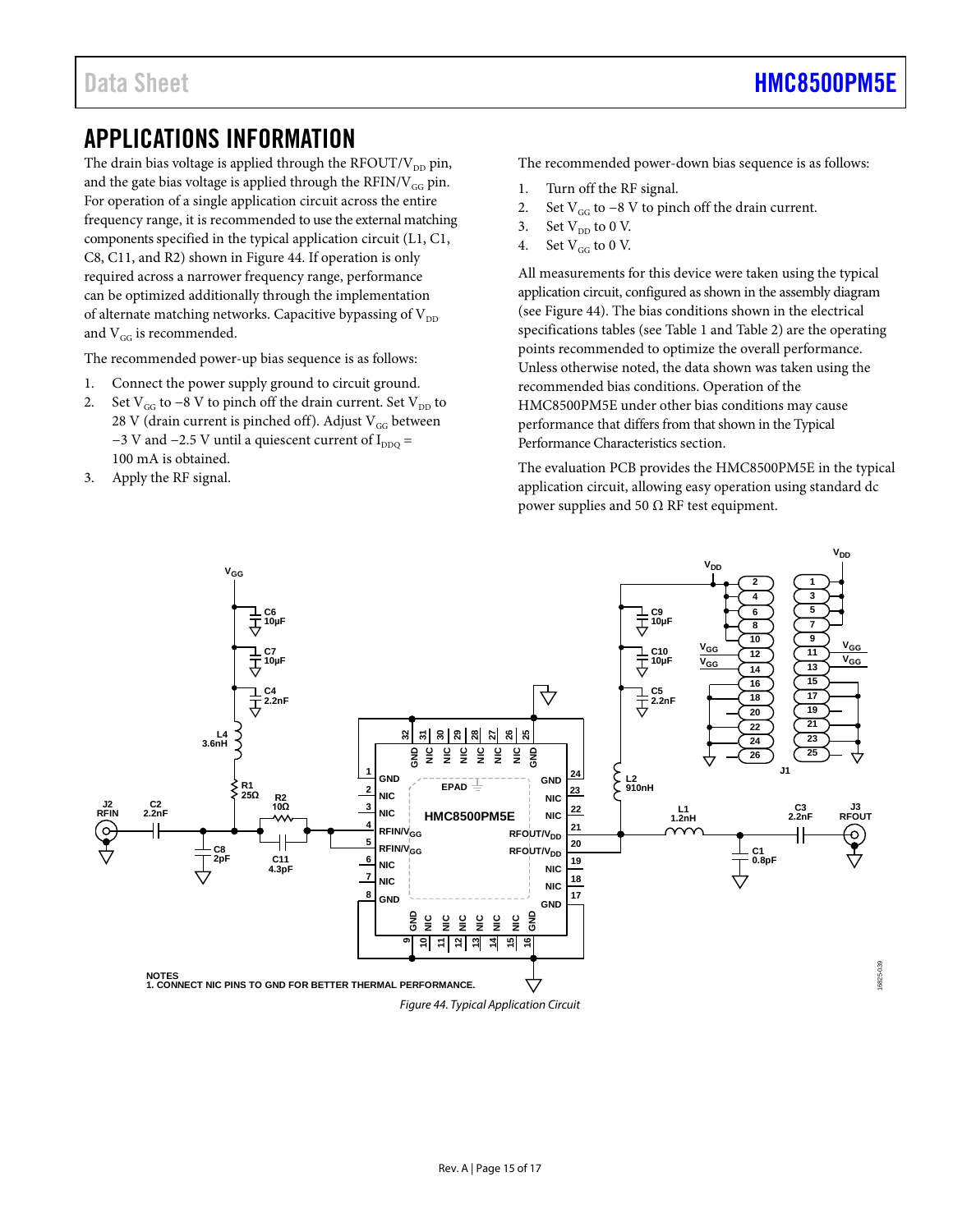## <span id="page-15-0"></span>EVALUATION BOARD

The HMC8500PM5E evaluation board is a 2-layer board fabricated with Rogers 4350 material and using layout techniques recommended for high frequency RF designs. The RF input and RF output traces have a 50  $\Omega$  characteristic impedance. The board is attached to a heat sink using an electrically and thermally conductive epoxy, providing a low thermal and low dc resistance path. Components are mounted using SN63 solder, allowing rework of the surface-mount components without compromising the circuit board to heat sink attachment.

The evaluation board and populated components are designed to operate over the ambient temperature range of −40°C to +85°C. During operation, attach the evaluation board to a temperature controlled plate to control the temperature of the HMC8500PM5E during operation. For the proper bias sequence, see the [Applications Information](#page-14-0) section.

A fully populated and tested evaluation board, shown i[n Figure 45,](#page-15-1) is available from Analog Devices, Inc., upon request.



<span id="page-15-1"></span>*Figure 45. Evaluation PCB*

| Item             | <b>Description</b>                                       | <b>Manufacturer/Part Number</b> |
|------------------|----------------------------------------------------------|---------------------------------|
| J2, J3           | K connectors                                             | SRI/25-146-1000-92              |
| J1               | Preform surface terminal strip                           | SAMTEC/TSM-113-01-L-DV          |
| C <sub>1</sub>   | 0.8 pF capacitor, 0402 package                           | Murata/GRM1555C1HR80BA01D       |
| C <sub>2</sub>   | 2.2 nF capacitor, 0402 package                           | Samsung/CL05B222KB5NNNC         |
| C3, C4, C5       | 2.2 nF capacitors, 0603 package                          | TDK/C1608C0G1H222J              |
| C6, C7, C9, C10  | 10 µF capacitors, 1210-2 package                         | TDK/C3225X7S1H106K250AB         |
| C8               | 2 pF capacitor, 0402 package                             | AVX/04023U2R0BAT2A              |
| C <sub>11</sub>  | 4.3 pF capacitor, 0402 package                           | Murata/GJM1552C1H4R3BB01C       |
| L1               | 1.2 nH inductor, 0402 package                            | TDK/MHQ1005P1N2CT000            |
| L <sub>2</sub>   | 910 nH inductor, 1008CS package                          | Coilcraft/1008CS-911XGLB        |
| L <sub>4</sub>   | 3.6 nH inductor, 0603 package                            | Coilcraft/0603CS-3N6XGLU        |
| R <sub>1</sub>   | 25 $\Omega$ high precision resistor, 0603 package        | Vishay/P0603E25R0BNT            |
| R <sub>2</sub>   | 10 $\Omega$ resistor, 0402 package                       | Panasonic/ERJ-2RKF10R0X         |
| <b>Heat Sink</b> | Used for thermal transfer from the HMC8500PM5E amplifier | Not applicable                  |
| U1               | HMC8500PM5E amplifier                                    | Analog Devices/HMC8500PM5E      |
| <b>PCB</b>       | EV1HMC8500PM5 circuit board material: Rogers 4350        | Analog Devices/EV1HMC8500PM5    |

#### **Table 7. Bill of Materials for Evaluation PC[B EV1HMC8500PM5](http://www.analog.com/eval-HMC8500PM5E?doc=HMC8500PM5E.pdf)**